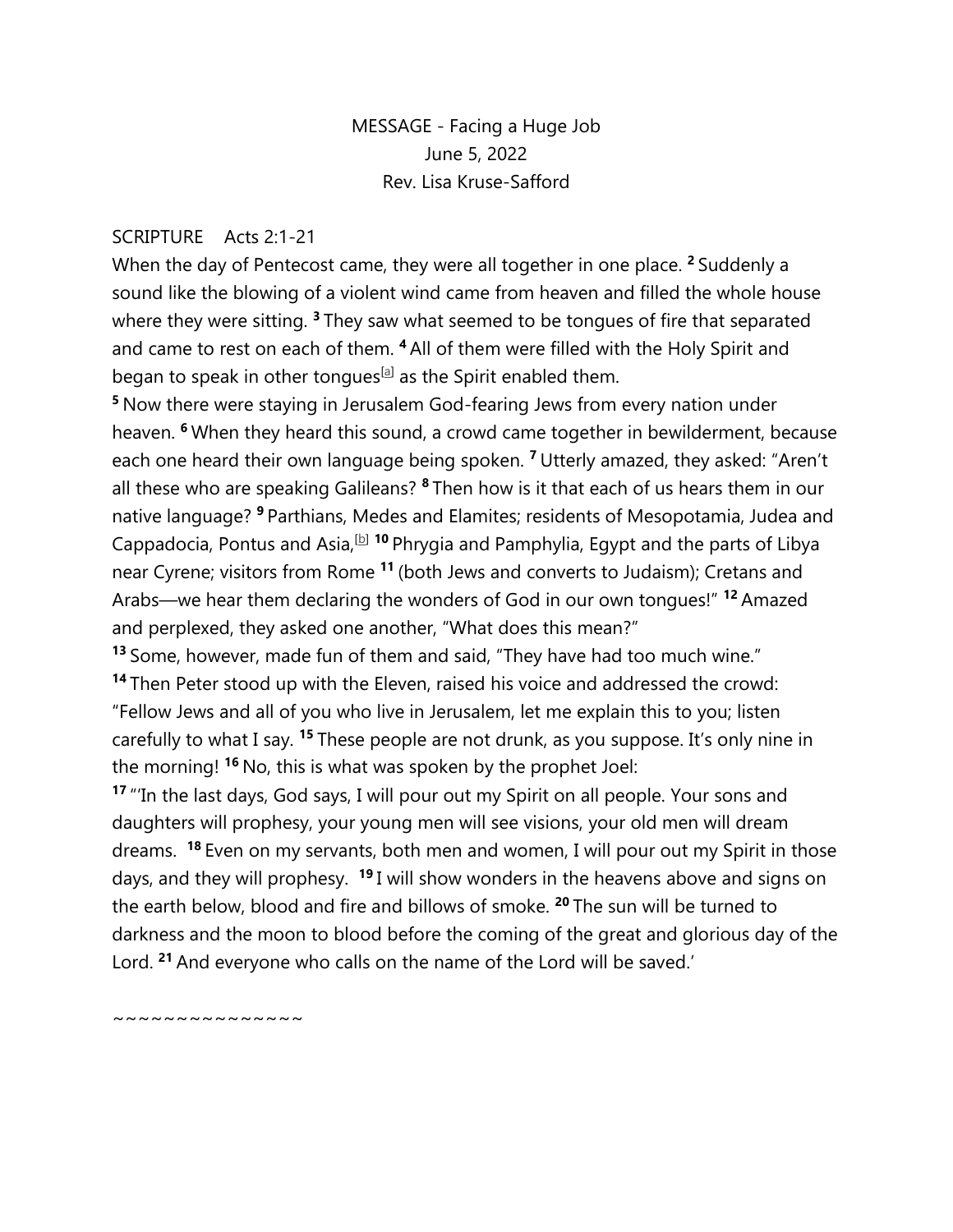Story of the boy, Billy in my sister's classroom who went from hiding from his writing assignments to sitting at his desk and doing them after he was baptized. When asked what changed, he said, "Mrs. Parsons, I got the Holy Spirit a-working in me!"

When faced with an impossible task….had a hard time even getting going. So he hid from it.

I've done that –

- When thinking about starting a new exercise program you see the end results and think: "I've got such a long way to go."
- $\bullet$  A difficult semester when you look at the entire syllabus.
- How can things in this broken world get better? Can anything change?
- Or with the disciples: to go and be witnesses to the entire world

John reports Jesus command as what he spoke to Peter: "feed my sheep"

Luke writes: you will be my witnesses in Jerusalem, in all Judea and Samaria, and to the ends of the earth."

Mark writes it as: Go into all the world and proclaim the good news to the whole creation.

Matthew writes: Go therefore and make disciples of all nations, baptizing them in the name of the Father and of the Son and of the Holy Spirit, and teaching them to obey everything that I have commanded you."

To all the world? To the ends of the earth? All nations? "I'm having a hard time telling just my neighbor or coworker.

It was a huge job.

When faced with a huge task, the hardest part may be just in getting going.

Which is actually true in the world of physics - Getting going from a stopped point is the hardest part; it takes more energy than it does to keep something going.

A car uses more gas to get moving than to keep moving,

What if those early disciples didn't have it in them to get rolling in the first place? But God knew that.

 Jesus had said to them: but wait in Jerusalem until you are clothed with power from on high.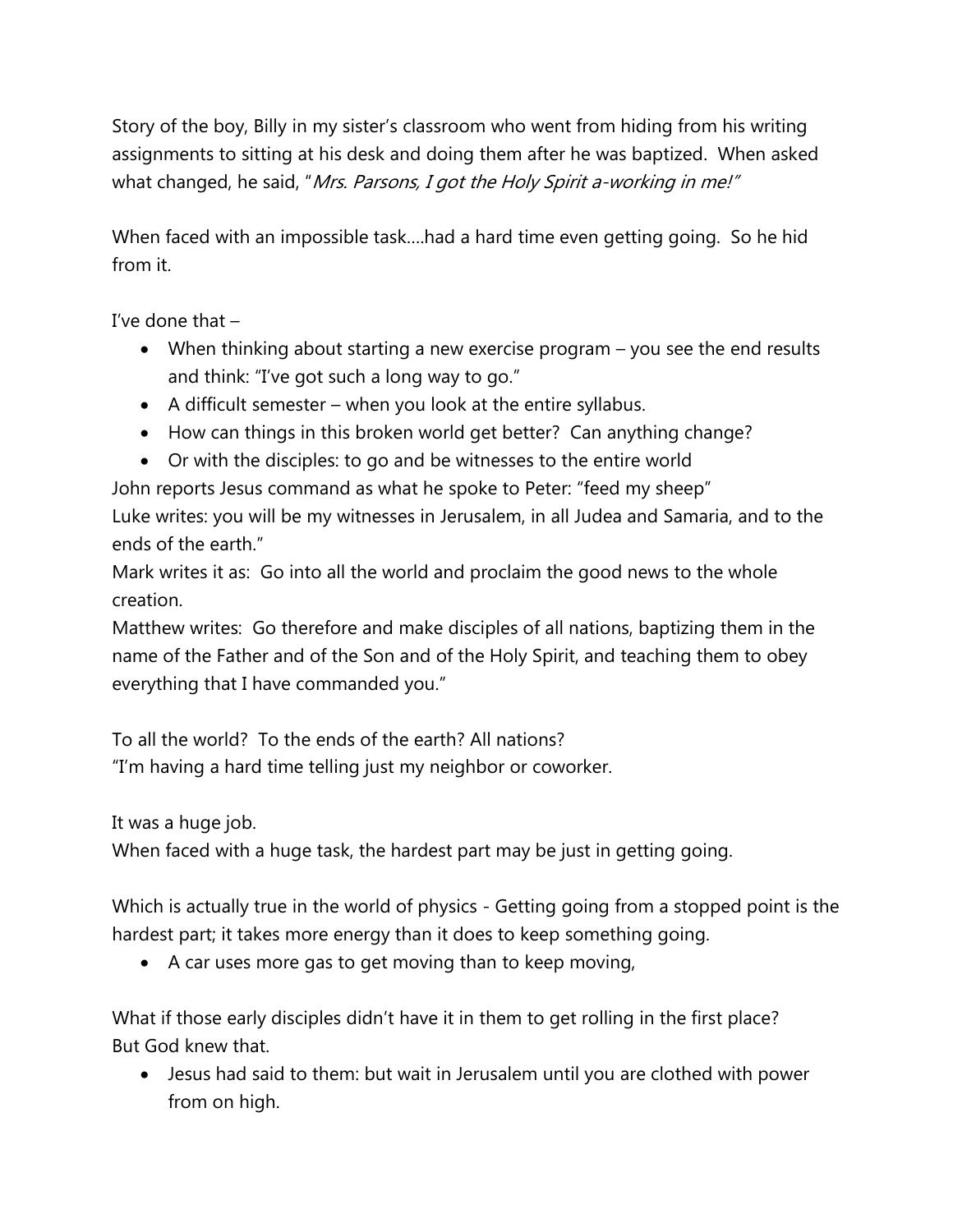They were going to need a good push – Jesus knew this. God gave the push. God gave the Holy Spirit.

Divine power.

Divine ability.

Divine confidence.

That can get the job done.

Divine power: they needed to move from a place of inertia: the place of doing nothing or remaining unchanged.

Something happened within them in which they could no longer do nothing. What is that something that happened? Can we manufacture it ourselves? No, it comes from outside of us.

Divine ability: given the gifts to be able to accomplish the work.

Could speak in other languages

Divine confidence: what changed for them from being a small group meeting behind doors and being people who stood in the same public places where Jesus taught and got in trouble: the Holy Spirit. They were confident in the message. They were confident in their experience. They were confident to witness.

They moved from "don't go! Come back!" to having the Holy Spirit "a-working in them"

Think about Billy….oh it's a cute story….but we have to admit that something changed in him. And he just couldn't act like nothing had happened to him; not even in school.

Think about Pentecost…it has some unusual things that happened: tongues of fire and a violent wind inside the house, but something changed in those earliest disciples. And they couldn't go backward and act like nothing happened to them.

What relevance might it have for us?

Consider COVID……when everything stopped.

How could we get going again?

How is church going to be changed?

And as time drew on: What if we don't have what it takes to do church in this changed world?